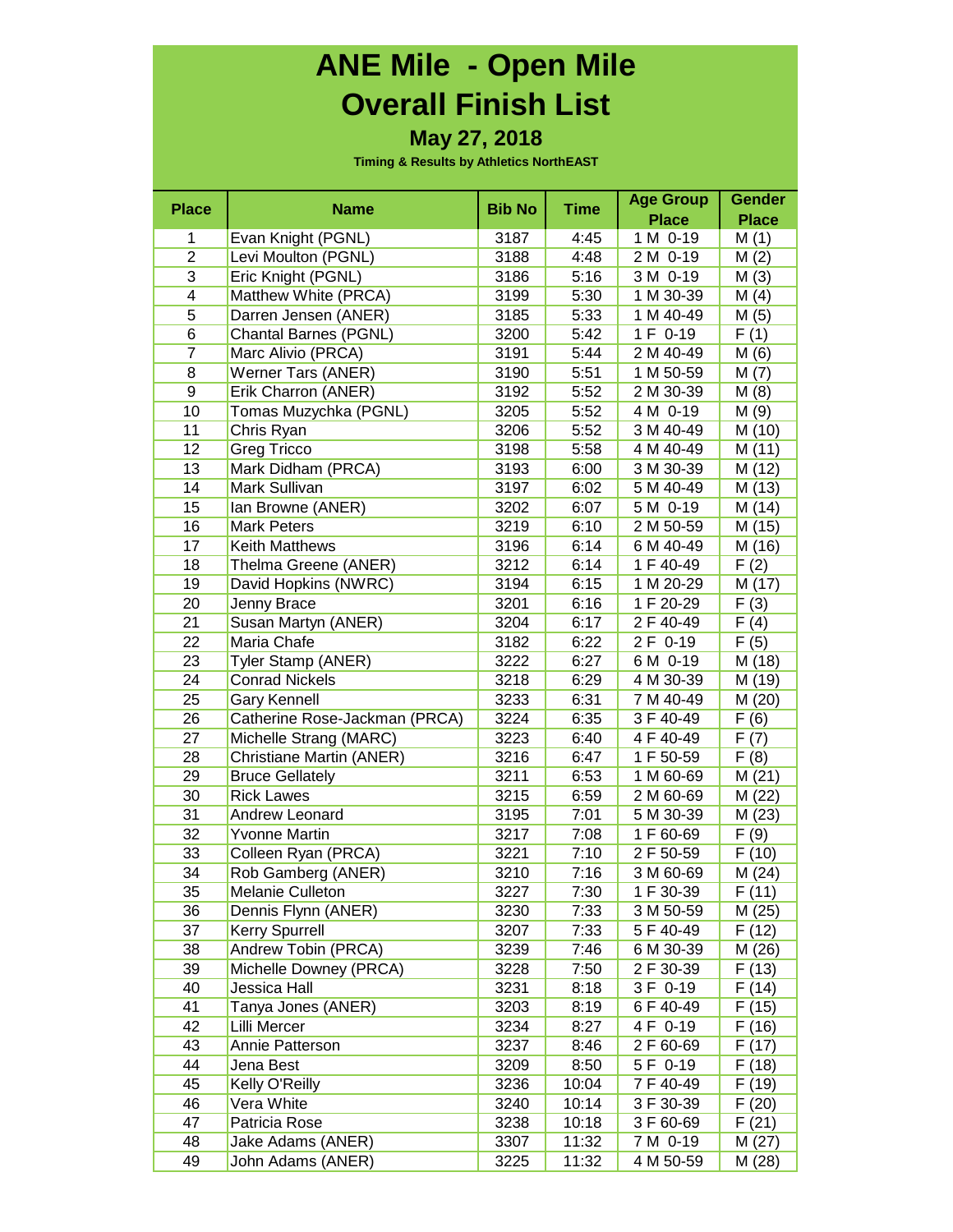### **ANE Mile - School Mile Overall Finish List May 27, 2018**

| <b>Place</b>   | <b>Name</b>               | <b>School</b>                  | <b>Bib No</b> | Age            | <b>Time</b> | <b>Gender</b>      |
|----------------|---------------------------|--------------------------------|---------------|----------------|-------------|--------------------|
|                |                           |                                |               |                |             | <b>Place</b>       |
| 1              | <b>Patrick Hurley</b>     | Beaconsfield Junior High       | 3242          | 15             | 5:19        | M(1)               |
| $\overline{2}$ | Aaron Reid                | St. Paul's Junior High         | 3248          | 13             | 5:54        | M(2)               |
| $\overline{3}$ | Noah Piercey              | <b>MacDonald Drive Junior</b>  | 3246          | 15             | 6:13        | M(3)               |
| 4              | Ethan Pittman             | <b>MacDonald Drive Junior</b>  | 3247          | 14             | 6:13        | M(4)               |
| 5              | Elizabeth Mackay          | MacDonald Drive Elem           | 3276          | 12             | 6:23        | F(1)               |
| 6              | Aidan Douglas             | <b>MacDonald Drive Elem</b>    | 3289          | 11             | 6:25        | M(5)               |
| $\overline{7}$ | Declan Walsh              | <b>MacDonald Drive Elem</b>    | 3321          | 10             | 6:26        | M(6)               |
| 8              | Ella Duffett              | Vanier Elementary              | 3271          | 12             | 6:35        | F(2)               |
| 9              | Andy Knight               | <b>Hazelwood Elementary</b>    | 3259          | 12             | 6:36        | M(7)               |
| 10             | Aaron Piercey             | <b>MacDonald Drive Junior</b>  | 3245          | 13             | 6:38        | M(8)               |
| 11             | Henry Pearson             | Rennie's River                 | 3359          | $\overline{7}$ | 6:42        | M(9)               |
| 12             | Ignacio Santander         | <b>Rennie's River</b>          | 3301          | 11             | 6:44        | M (10)             |
| 13             | <b>Elliot Peters</b>      | Vanier Elementary              | 3296          | 11             | 6:45        | M(11)              |
| 14             | Zach Young                | Villanova Junior High          | 3250          | 13             | 6:48        | M (12)             |
| 15             | Nathan Ollerhead          | <b>MacDonald Drive Elem</b>    | 3262          | 12             | 6:50        | M (13)             |
| 16             | Jacob McGrath             | <b>Vanier Elementary</b>       | 3260          | 12             | 6:53        | M (14)             |
| 17             | Sam Jenson                | MacDonald Drive Junior         | 3243          | 13             | 6:56        | M (15)             |
| 18             | James Clarke              | <b>Hazelwood Elementary</b>    | 3254          | 12             | 6:59        | M (16)             |
| 19             | Owen Hedges               | <b>Hazelwood Elementary</b>    | 3257          | 12             | 7:01        | M (17)             |
| 20             | Reagan Strang             | Donald C. Jamieson             | 3249          | 13             | 7:07        | F(3)               |
| 21             | Alex McGrath              | Vanier Elementary              | 3330          | 9              | 7:09        | M (18)             |
| 22             | Sam Beckett               | Rennie's River                 | 3287          | 11             | 7:10        | M (19)             |
| 23             | Jack Penney               | Vanier Elementary              | 3331          | 9              | 7:10        | M(20)              |
| 24             | Sara Reid                 | <b>MacDonald Drive Elem</b>    | 3300          | 11             | 7:15        | F(4)               |
| 25             | Declan Flanagan           | Rennie's River                 | 3290          | 11             | 7:19        | M(21)              |
| 26             | Mark Pittman              | Mary Queen of Peace            | 3298          | 11             | 7:20        | M (22)             |
| 27             | Abbie Janes               | Vanier Elementary              | 3310          | 10             | 7:23        | F(5)               |
| 28             | <b>Connor Murphy</b>      | <b>Hazelwood Elementary</b>    | 3294          | 11             | 7:26        | M(23)              |
| 29             | <b>Michael OReilly</b>    | <b>Hazelwood Elementary</b>    | 3295          | 11             | 7:26        | M(24)              |
| 30             | Nicholas Pine             | Vanier Elementary              | 3297          | 11             | 7:26        | $\overline{M(25)}$ |
| 31             | James Ryan                | Mary Queen of Peace            | 3318          | 10             | 7:28        | M (26)             |
| 32             | <b>Bridget Dunne</b>      | Rennie's River                 | 3272          | 12             | 7:30        | F(6)               |
| 33             | <b>Allison Duffett</b>    | Vanier Elementary              | 3323          | 9              | 7:33        | F(7)               |
| 34             | Owen Barrett              | Mary Queen of Peace            | 3253          | 12             | 7:38        | M(27)              |
| 35             | Grace Adams               | Mary Queen of Peace            | 3286          | 11             | 7:43        | $\overline{F(8)}$  |
| 36             | Kaleb Yetman              | <b>Vanier Elementary</b>       | 3335          | 9              | 7:44        | M (28)             |
| 37             | Millie Janes              | Vanier Elementary              | 3328          | 9              | 7:54        | F (9)              |
| 38             | Una Carnell               | Vanier Elementary              | 3288          | 11             | 7:55        | F (10)             |
| 39             | <b>Matthew Earle</b>      | Vanier Elementary              | 3324          | 9              | 7:56        | M (29)             |
| 40             | Aidan Guy                 | Vanier Elementary              | 3342          | 8              | 7:56        | M (30)             |
| 41             | Alexander Fitzgerald      | MacDonald Drive Elem           | 3325          | 9              | 7:56        | M(31)              |
| 42             | Lucas Mate                | Vanier Elementary              | 3293          | 11             | 8:01        | M (32)             |
| 43             | Ciara Williamson          | Vanier Elementary              | 3304          | 11             | 8:06        | F(11)              |
| 44             | Emma Pittman              | Vanier Elementary              | 3280          | 12             | 8:06        | F(12)              |
| 45             | Rebecca Pendergast        | <b>Hazelwood Elementary</b>    | 3279          | 12             | 8:07        | F(13)              |
| 46             | <b>Ethan Power</b>        | MacDonald Drive Elem           | 3299          | 11             | 8:10        | M (33)             |
| 47             | <b>Charles Noseworthy</b> | Rennie's River                 | 3345          | 8              | 8:11        | M (34)             |
| 48             | Julia Bassler             | Rennie's River                 | 3311          | 10             | 8:14        | F (14)             |
| 49             | Cian Sweeney              |                                | 3305          | 11             | 8:18        | M (35)             |
| 50             | Charlotte Aubrey-Bassler  | <b>Bishop Feild Elementary</b> | 3314          | 10             | 8:20        | F (15)             |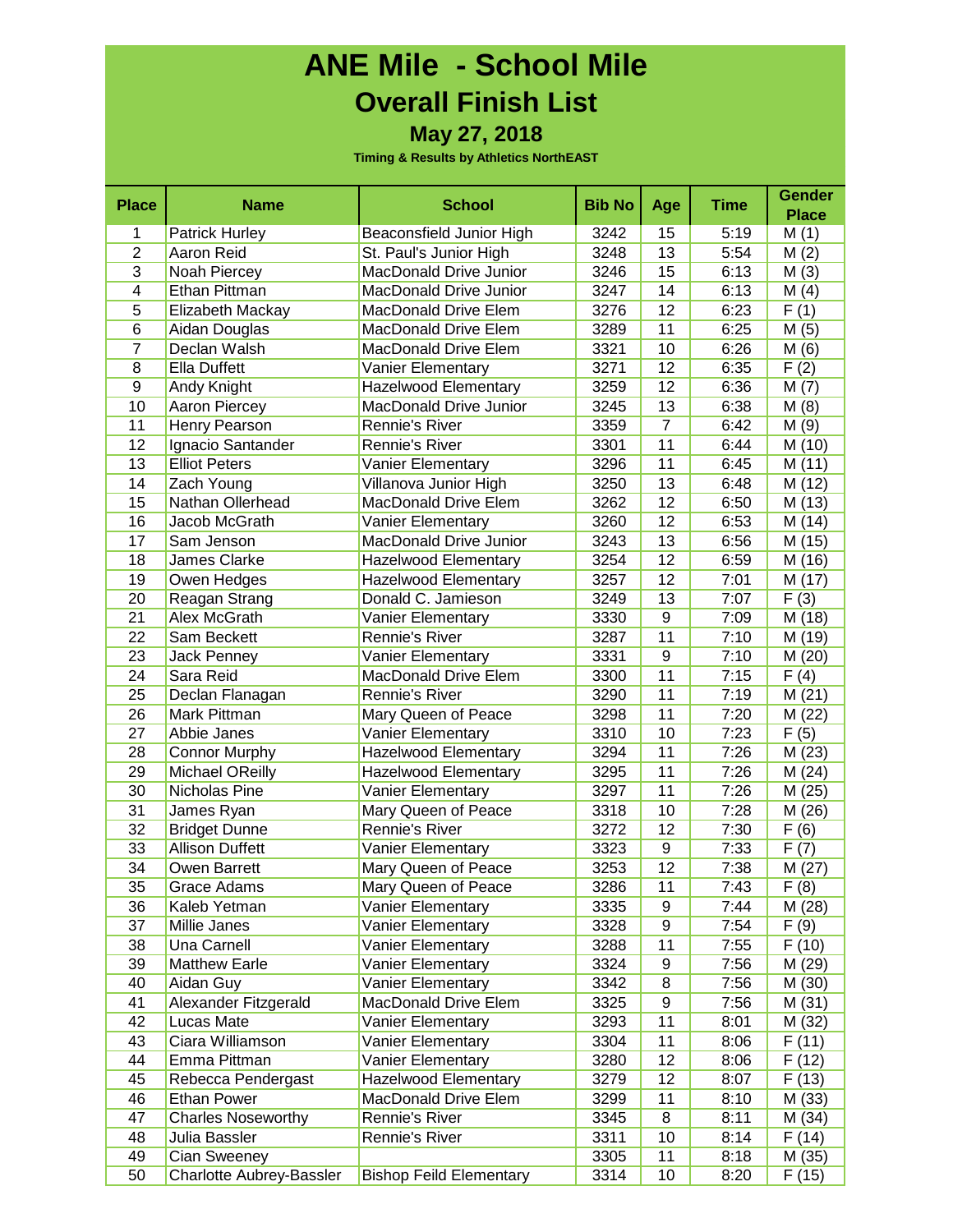### **ANE Mile - School Mile Overall Finish List May 27, 2018**

| <b>Place</b> | <b>Name</b>             | <b>School</b>                  | <b>Bib No</b> | Age            | <b>Time</b> | <b>Gender</b> |
|--------------|-------------------------|--------------------------------|---------------|----------------|-------------|---------------|
|              |                         |                                |               |                |             | <b>Place</b>  |
| 51           | Anna Claire Noseworthy  | Rennie's River                 | 3278          | 12             | 8:22        | F(16)         |
| 52           | Kendra Avery            | <b>Hazelwood Elementary</b>    | 3265          | 12             | 8:22        | F (17)        |
| 53           | Abby Leonard            | <b>Hazelwood Elementary</b>    | 3312          | 10             | 8:26        | F(18)         |
| 54           | Leighanna Bellows       | <b>Hazelwood Elementary</b>    | 3266          | 12             | 8:27        | F(19)         |
| 55           | Gabrielle Thomas        | <b>Vanier Elementary</b>       | 3362          | $\overline{7}$ | 8:30        | F(20)         |
| 56           | Abigail Penney          | Vanier Elementary              | 3315          | 10             | 8:42        | F(21)         |
| 57           | Elizabeth Kaposy        | Vanier Elementary              | 3273          | 12             | 8:45        | F (22)        |
| 58           | <b>Timothy Carnell</b>  | Vanier Elementary              | 3351          | $\overline{7}$ | 8:50        | M (36)        |
| 59           | Nicholas Winters        | Vanier Elementary              | 3334          | 9              | 8:52        | M (37)        |
| 60           | Sarah Quigley           | Mary Queen of Peace            | 3281          | 12             | 8:52        | F(23)         |
| 61           | Kurt Aubrey-Bassler     | <b>Bishop Feild Elementary</b> | 3337          | 8              | 8:55        | M (38)        |
| 62           | Dylan Adamson           | Vanier Elementary              | 3336          | 8              | 8:55        | M (39)        |
| 63           | Katie Furlong           | Vanier Elementary              | 3326          | 9              | 8:57        | F(24)         |
| 64           | Eric Butt               |                                | 3306          | 11             | 8:59        | M (40)        |
| 65           | <b>Timothy Bassler</b>  | Rennie's River                 | 3338          | 8              | 9:01        | M(41)         |
| 66           | Brooklyn Ryan           | <b>Hazelwood Elementary</b>    | 3282          | 12             | 9:07        | F(25)         |
| 67           | James Johnston          | Vanier Elementary              | 3357          | $\overline{7}$ | 9:10        | M (42)        |
| 68           | Benjamin Earle          | Vanier Elementary              | 3353          | $\overline{7}$ | 9:14        | M (43)        |
| 69           | Caroline Thomas         | Vanier Elementary              | 3361          | $\overline{7}$ | 9:16        | F(26)         |
| 70           | Malcolm Hughes          | <b>Hazelwood Elementary</b>    | 3258          | 12             | 9:19        | M (44)        |
| 71           | Aria Costello           | Vanier Elementary              | 3352          | $\overline{7}$ | 9:20        | F(27)         |
| 72           | Hannah Billard          | <b>Hazelwood Elementary</b>    | 3267          | 12             | 9:20        | F (28)        |
| 73           | Maggie Lush             | <b>Hazelwood Elementary</b>    | 3275          | 12             | 9:21        | F (29)        |
| 74           | Liam Donovan            | St. Bonaventure's              | 3340          | 8              | 9:24        | M (45)        |
| 75           | Anna White              | <b>Hazelwood Elementary</b>    | 3284          | 12             | 9:29        | F(30)         |
| 76           | Reyan Ali Khan          | Mary Queen of Peace            | 3252          | 12             | 9:30        | M (46)        |
| 77           | James Piercey           | Vanier Elementary              | 3332          | 9              | 9:31        | M(47)         |
| 78           | Daniel Hart             | Rennie's River                 | 3256          | 12             | 9:45        | M (48)        |
| 79           | Nick Hardiman           | <b>Rennie's River</b>          | 3241          | 14             | 9:46        | M (49)        |
| 80           | Eva Kerr                | Rennie's River                 | 3274          | 12             | 9:49        | F(31)         |
| 81           | Sawyer Lush             | <b>Hazelwood Elementary</b>    | 3313          | 10             | 10:00       | M (50)        |
| 82           | Leo Shinkle             | <b>Vanier Elementary</b>       | 3347          | 8              | 10:04       | M(51)         |
| 83           | Alexander Pumphrey      | Vanier Elementary              | 3316          | 10             | 10:05       | M (52)        |
| 84           | Jewel Verbiski          | Rennie's River                 | 3283          | 12             | 10:12       | F(32)         |
| 85           | Siena Coady             | <b>Rennie's River</b>          | 3269          | 12             | 10:12       | F(33)         |
| 86           | Ella Murray             | <b>Hazelwood Elementary</b>    | 3277          | 12             | 10:15       | F(34)         |
| 87           | Abigail Cole            | <b>Hazelwood Elementary</b>    | 3270          | 12             | 10:21       | F(35)         |
| 88           | Alex Kennedy            | Rennie's River                 | 3292          | 11             | 10:22       | M (53)        |
| 89           | Annamarie Fried-Anthony | <b>Hazelwood Elementary</b>    | 3291          | 11             | 10:23       | F(36)         |
| 90           | Molly Yetman            | Vanier Elementary              | 3364          | 7              | 10:26       | F(37)         |
| 91           | Sophie Furlong          | Vanier Elementary              | 3341          | 8              | 10:49       | F(38)         |
| 92           | Ella Gushue             | <b>Hazelwood Elementary</b>    | 3308          | 10             | 10:53       | F (39)        |
| 93           | Andrew Johnston         | Vanier Elementary              | 3356          | 5              | 10:55       | M (54)        |
| 94           | Amelia Bazeley          |                                | 3349          | 5              | 11:12       | F(40)         |
| 95           | Athena Wilson           | Vanier Elementary              | 3363          | $\overline{7}$ | 11:16       | F(41)         |
| 96           | Nicholas Hayward        |                                | 3355          | 5              | 11:20       | M (55)        |
| 97           | Olivia Hollahan         | Vanier Elementary              | 3343          | 8              | 11:33       | F (42)        |
| 98           | Abigail Hefferton       | Vanier Elementary              | 3327          | 9              | 11:35       | F(43)         |
| 99           | Maxwell Jackman         | Rennie's River                 | 3309          | 10             | 11:44       | M (56)        |
| 100          | Jake Martin             | St. Bernard's                  | 3358          | 6              | 12:04       | M (57)        |